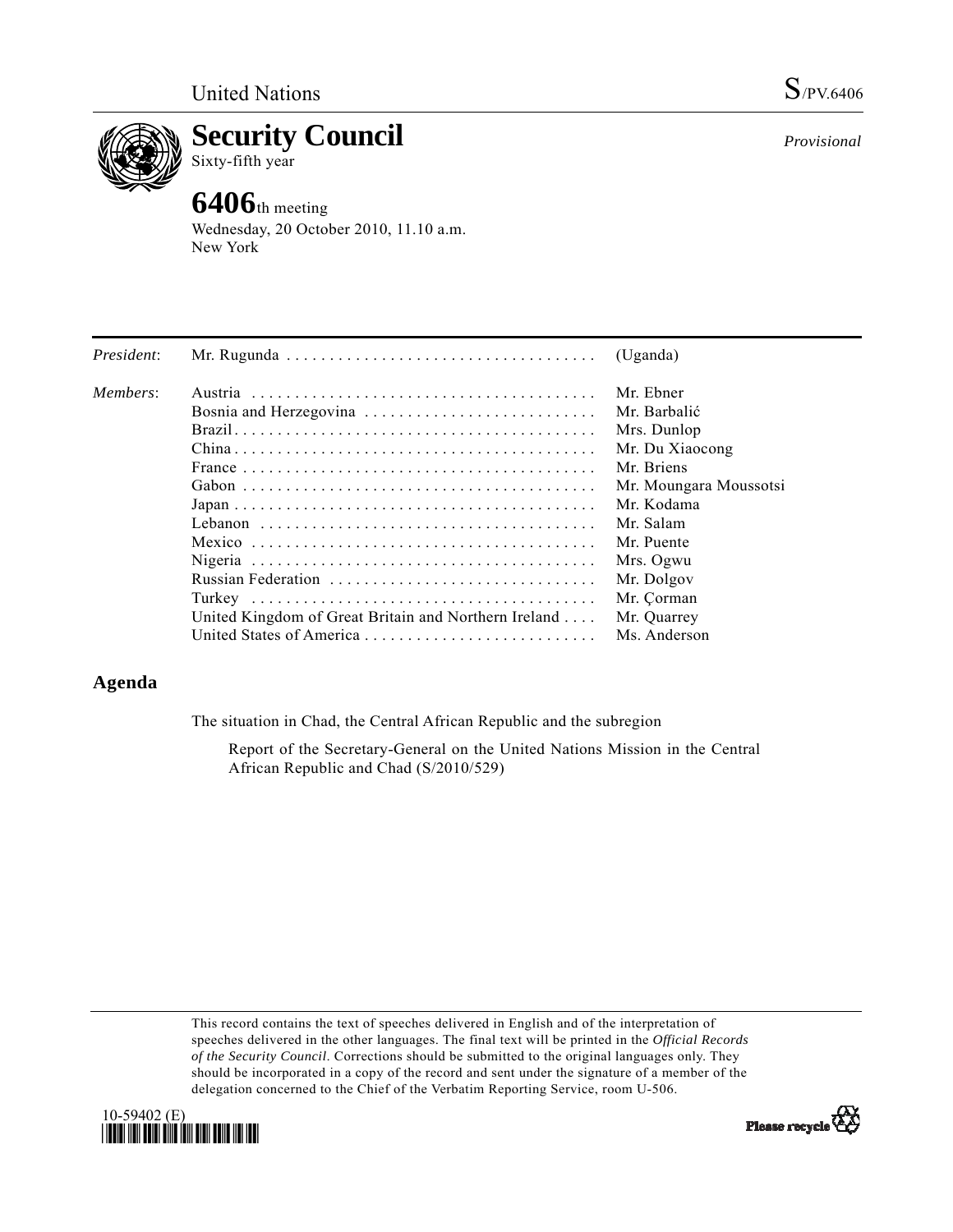*The meeting was called to order at 11.10 a.m.* 

#### **Adoption of the agenda**

*The agenda was adopted.* 

**The situation in Chad, the Central African Republic and the subregion** 

## **Report of the Secretary-General on the United Nations Mission in the Central African Republic and Chad (S/2010/529)**

**The President**: I should like to inform the Council that I have received letters from the representatives of the Central African Republic and Chad, in which they request to be invited to participate in the consideration of the item on the Council's agenda. In conformity with the usual practice, I propose, with the consent of the Council, to invite those representatives to participate in the consideration of the item, without the right to vote, in accordance with the relevant provisions of the Charter and rule 37 of the Council's provisional rules of procedure.

There being no objection, it is so decided.

*At the invitation of the President, Mr. Gambi (Central African Republic) and Mr. Allam-mi (Chad) took seats at the Council table.*

**The President**: On behalf of the Security Council, I wish to extend a warm welcome to His Excellency Mr. Antoine Gambi, Minister for Foreign Affairs, Regional Integration and Francophonie of the Central African Republic.

 In accordance with the understanding reached in the Council's prior consultations, I shall take it that the Security Council agrees to extend an invitation under rule 39 of its provisional rules of procedure to Mr. Youssef Mahmoud, Special Representative of the Secretary-General and head of the United Nations Mission in the Central African Republic and Chad.

It is so decided.

 I invite Mr. Mahmoud to take a seat at the Council table.

 The Security Council will now begin its consideration of the item on its agenda. The Council is meeting in accordance with the understanding reached in its prior consultations.

 I wish to draw the attention of Council members to document S/2010/529, which contains the report of the Secretary-General on the United Nations Mission in the Central African Republic and Chad. I also wish to draw members' attention to a letter dated 7 September 2010 from the Permanent Representative of Chad to the United Nations addressed to the President of the Security Council, contained in document S/2010/470.

 In addition, I wish to draw members' attention to photocopies of a letter dated 12 October 2010 from the Permanent Representative of the Central African Republic and a letter dated 15 October from the Permanent Representative of Chad, which will be issued as documents S/2010/530 and S/2010/536, respectively.

 At this meeting, the Security Council will hear a briefing by Mr. Youssef Mahmoud, to whom I now give the floor.

**Mr. Mahmoud**: I thank the members of the Council for this renewed opportunity to brief them on the situation in Chad and the north-eastern Central African Republic. As you mentioned, Sir, the Council has before it the latest report of the Secretary-General (S/2010/529) on the United Nations Mission in the Central African Republic and Chad (MINURCAT).

 During the period covered by the report, the security situation in eastern Chad remained calm. The exceptionally intense rainy season reduced all road movements in MINURCAT's area of operations. It thus noticeably curtailed opportunities for acts of banditry, which, however, remain the main security threat to the population and to aid organizations in eastern Chad.

 The Chadian-Sudanese Joint Border Monitoring Force can also be credited with this relative calm. With the planned increase of 1,000 personnel, the Force will reach a strength of 4,000 and offers, in my view, concrete hopes for improved effectiveness of the threetier security system that the Chadian Government outlined in the paper it submitted to the Council in September. The Council may recall that the first tier of this system pertains to the protection of the Chad-Sudan border; the second covers the main villages beyond the border and the third covers refugee camps, internally displaced persons (IDPs) sites and surrounding villages. It is this last level that has been entrusted to the Détachement intégré de sécurité (DIS).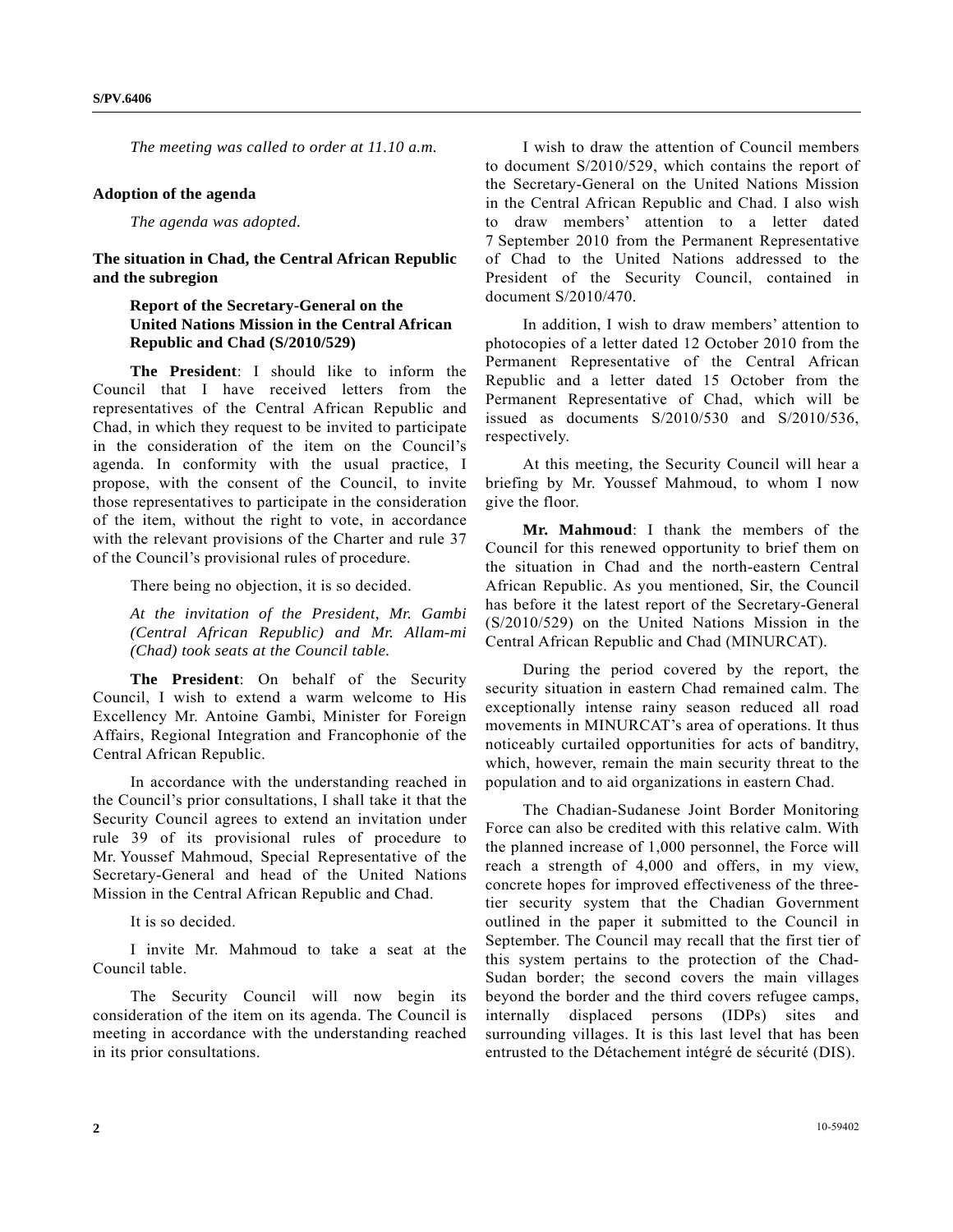Notwithstanding the improved security, the humanitarian situation in Chad remains of concern. In order to assist and protect 262,000 refugees from the Sudan and 68,000 from the Central African Republic, as well as 168,000 internally displaced persons, 48,000 returnees and an estimated 150,000 host community members, there are eight United Nations agencies, funds and programmes operational in Chad, as well as 70 non-governmental organizations, helping the Government to address the situation.

 Some IDP returns have been reported, mainly in the Ouaddaï and Dar Sila regions. The Government is fully aware that the absence of basic services in areas of return must be overcome to encourage further returns. A national strategy for the safe and voluntary return of IDPs is under preparation, with the help of the United Nations country team.

 The Government of Chad has pursued its efforts to meet its international obligations in the area of the protection of civilians, as outlined and detailed in the Secretary-General's report. In the area of human rights, the Ministry of Human Rights and Promotion of Liberties, with support from MINURCAT, is establishing mechanisms for the implementation of the outcome of the Universal Periodic Review and the Treaty bodies' recommendations. The Government is also finalizing a human rights national action plan, which takes into account the recommendations emerging from the Universal Periodic Review. In addition, the Government is leading the European Union-funded Programme d'appui à la justice au Tchad, which supports the construction and rehabilitation of judicial infrastructure, capacitybuilding activities and improved access to justice.

 As is also outlined in the Secretary-General's report, during this reporting period MINURCAT continued the consolidation and gradual handover to the Government of Chad of all administrative, logistical and operational support to the DIS. By the end of this month, all administrative tasks will be transferred to the DIS. By the end of the year, the ongoing recruitment and training of the additional 200 new DIS recruits will be completed, bringing DIS strength to 1,000.

 Meanwhile, earlier this month, the Government of Chad updated the DIS sustainability plan it had submitted to the Security Council in September. The updated plan outlines the financial and other needs to

enhance the Government's capacity to support the DIS after MINURCAT departs. The Special Representative of the President of Chad for MINURCAT is currently in New York and will present the plan to potential partners and engage in a conversation with them concerning it.

 In the meantime, Chad has initiated discussions with the Office of the United Nations High Commissioner for Refugees and the United Nations Development Programme on a successor arrangement to the DIS trust fund currently managed by MINURCAT, as well as for the provision of technical support.

 On 11 October, after the report was issued, the Government of Chad organized the second humanitarian forum, with assistance from MINURCAT and the United Nations country team. The forum deepened the discussion on the concept and practice of the protection of civilians and the roles and responsibilities of the main stakeholders. Participants acknowledged that the physical, legal and social dimensions of protection should all be equally taken into consideration in the development of a national strategy for the protection of civilians. Participants also recognized the central contribution of the DIS. Five other such forums will be organized before the end of MINURCAT's mandate.

 On 15 October, MINURCAT's military component suspended all operational activities and the Mission started its final withdrawal from Chad, as mandated by resolution 1923 (2010). Every effort is being made to complete this withdrawal by 31 December. In this regard, I wish to express my appreciation to the Government of Chad for helping to ensure that the withdrawal takes place in an orderly, secure and dignified manner and with as few impediments as possible.

 To assist the Governments of Chad and the Central African Republic to enhance their capacity for the protection of civilians, MINURCAT is planning to leave to the Governments camp sites in accordance with standing United Nations rules and regulations. These camps will be minimally operational, including facilities for water and electricity.

 The Government and the United Nations country team are doing their best to take over as many possible of MINURCAT's tasks relating to the protection of civilians and early recovery in order to ensure their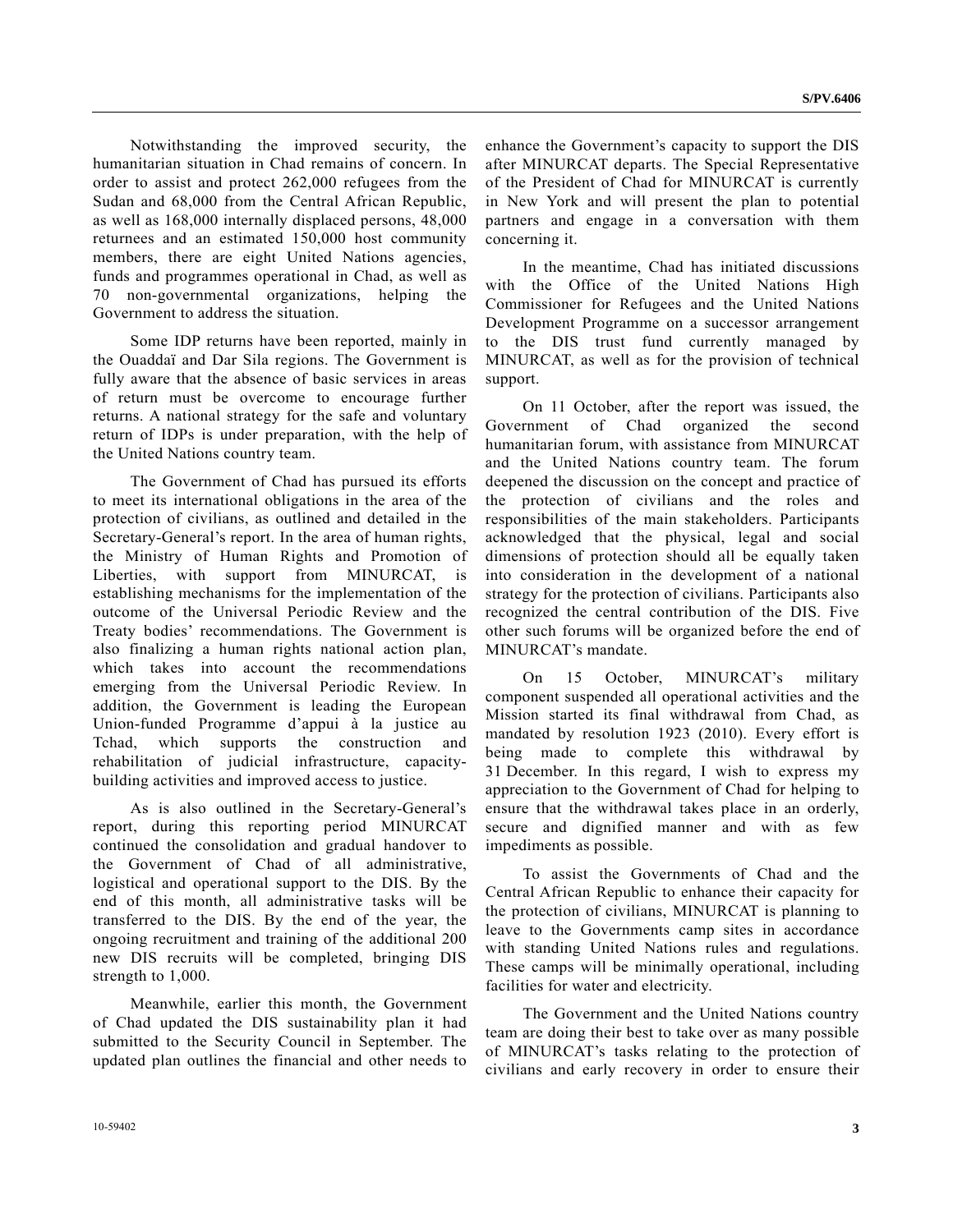continuity. It should be recognized, however, that they cannot take on additional tasks within available resources. Notwithstanding the withdrawal of MINURCAT, it is essential that the international community continue to provide and step up its support to the Government and the United Nations country team.

 In an effort to assist the Chadian staff of MINURCAT to find new employment within the country after the Mission's departure and to mitigate the negative impact on the country's job market of that departure, the Mission organized a job fair from 4 to 8 October. A good number of United Nations agencies, private companies, diplomat representations and others interviewed nearly 550 of our staff.

### (*spoke in French*)

 As described in the Secretary-General's report, the security situation in the north-eastern Central African Republic remains volatile and worrisome. Given MINURCAT's imminent withdrawal and the limited capacity of the Government of the Central African Republic to ensure security in that subregion, the alleged or confirmed attacks by elements associated with the Lord's Resistance Army (LRA) are of concern. Several additional attacks, allegedly also perpetrated by elements associated with the LRA, have taken place in the MINURCAT area of operations since the Secretary-General's report was issued.

 The most recent attack took place on 10 October. Between 40 and 50 men attacked Birao, not far from MINURCAT bases. They pillaged the village and kidnapped 19 individuals. Among the kidnapped, four children were immediately released, nine escaped not long after have been seized, and six more escaped during the 11 October clash between a local selfdefence group and the attackers. It is believed that four adults currently remain captive.

 In order to avoid a potential security vacuum following MINURCAT's withdrawal, we must do our utmost to help the Government of the Central African Republic to deploy additional forces to Birao. For its part, MINURCAT plans in mid-November to hand over its camps in Birao and the airport to the national authorities.

 In conclusion, I should like to thank the countries contributing troops and police to MINURCAT and to commend the work of the men and women of the Mission who, despite its drawdown, continue to do their best to implement the mandate conferred upon them by the Security Council.

**The President**: I thank Mr. Mahmoud for his briefing.

 I now give the floor to His Excellency Mr. Antoine Gambi, Minister for Foreign Affairs, Regional Integration and Francophonie of the Central African Republic.

**Mr. Gambi** (Central African Republic) (*spoke in French*): On 10 August, the Security Council met (see S/PV.6371) to consider the Secretary-General's report (S/2010/409) on the drawdown of the United Nations Mission in the Central African Republic and Chad (MINURCAT). That report announced the withdrawal of the Mission on 31 December 2010. We meet here today to consider the Secretary-General's penultimate report (S/2010/529), which should focus our attention on the issue of MINURCAT's disengagement.

 I should like first to convey to you, Sir, the congratulations of my delegation on your assumption of the presidency of the Security Council for this month. I should also like to commend Mr. Youssef Mahmoud, Special Representative of the Secretary-General for MINURCAT, who has given us an exhaustive briefing on the situation on the ground. Finally, I wish to thank Secretary-General Ban Ki-moon for the report before us, which will allow Council members to undertake deliberations aimed at attaining concrete results.

 MINURCAT's mandate will come to an end on 31 December. The Central African defence and security forces will ensure the changeover from international forces for the continued operations to prevent a security vacuum in the north-east of the territory.

 The case is similar with regard to concerns raised by the attacks of the Lord's Resistance Army (LRA) rebels, which initially ravaged the south-east of the country but are now in the north-east, in Birao. Today, four prefectures of the Central African Republic are victims of LRA violence. That terrorist group sows the seeds of desolation among the population by pillaging, raping, massacring and burning down villages as they move through an area, resulting in thousands of internally displaced persons and refugees.

 On 13 and 14 October 2010, on the initiative of the African Union, a regional ministerial meeting on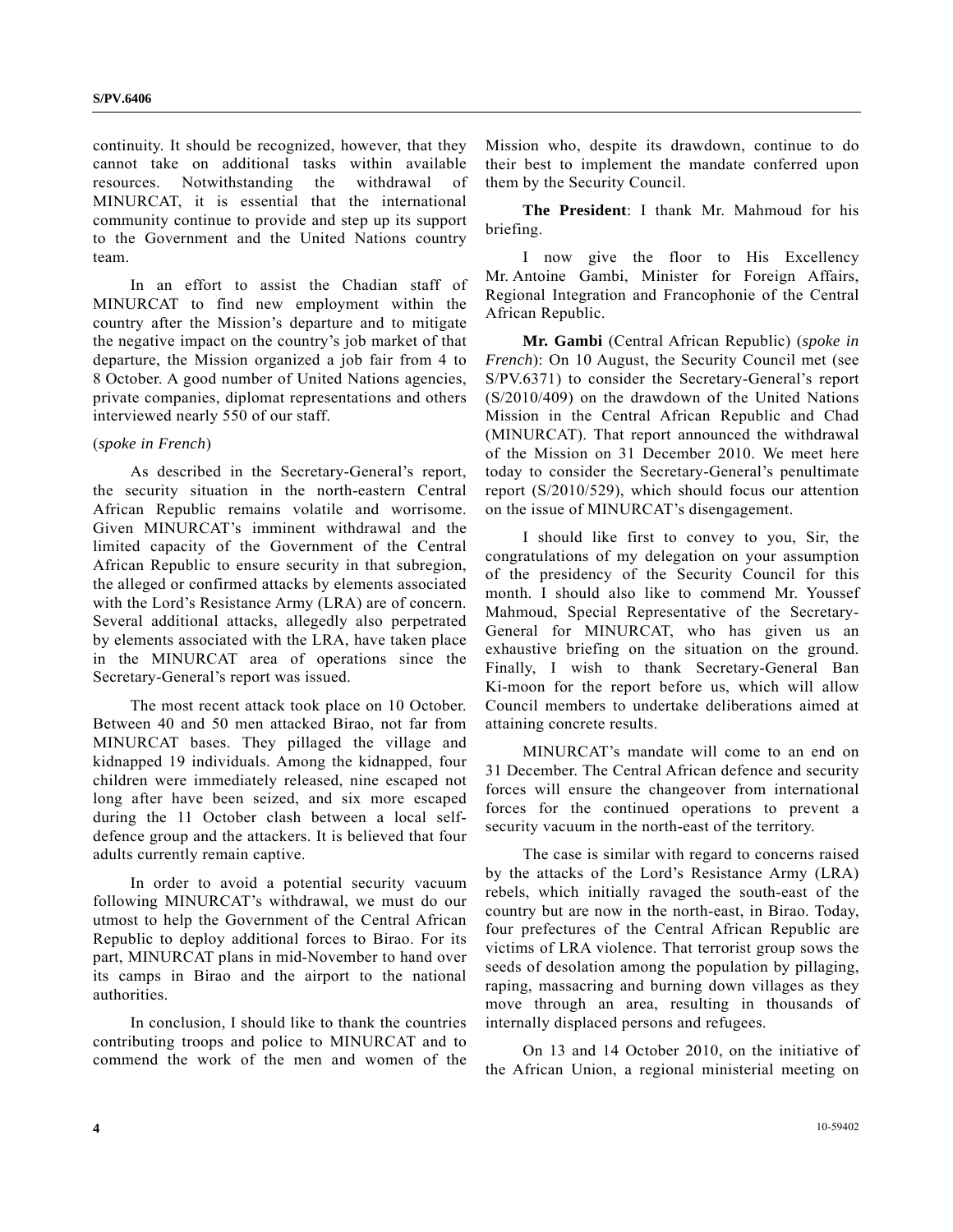the activities of the LRA took place in Bangui to seek ways and means to eradicate that phenomenon in the countries that are affected — the Democratic Republic of the Congo and the Central African Republic — as well as South Sudan. In that connection, the Central African Government will deploy a battalion of 500 personnel to Birao. That deployment will be gradual, continuing through to 31 December 2010.

 Unfortunately, the Central African armed forces desperately lack materiel and equipment to complete their mission, which is to ensure the security of people and goods, refugees, displaced persons and humanitarian workers in the region. Thus the Central African Republic requests the support of friendly nations and the international community in order to bolster the operational capacity of the Central African armed forces as well as of its security and defence forces so that they can fully play their role. To that end, a needs assessment was sent to the Council. Furthermore, the Central African Republic is currently taking steps with neighbouring States to reactivate existing accords for joint patrols along common border areas.

 To us, the withdrawal of MINURCAT seems to be a new opportunity to support the efforts for security sector reform in the Central African Republic. If the stationing of peacekeeping forces has had a limited effectiveness over time, it is important and logical that the gains be consolidated within the framework of arrangements for strengthening the capacities of local forces. That is why I repeat here the Central African Republic's position that was set out at the Council's last meeting on this matter (see S/PV.6371). We believe that the return of logistical means and installations used by MINURCAT to the Central African forces and their operational supervisory staff will allow us to accelerate the process. The President of the Republic and head of State, Army General François Bozizé, addressed a letter to the Secretary-General along these lines at the beginning of 2010.

 The security situation in the north-east and the south-east of the Central African Republic calls to the international community, which has always been at my country's side. Help us to take up those responsibilities in order to ensure our security.

 That is why that we place a great deal of hope on the pertinent decisions that will come from the Council with regard to the report now before it.

**The President**: I thank Foreign Minister Gambi for his statement. I now give the floor to the representative of Chad.

**Mr. Allam-mi** (Chad) (*spoke in French*): I would like to be brief. Let me start, Mr. President, by congratulating you upon your accession to the presidency of the Security Council for the month of October. Allow me also to greet the Minister for Foreign Affairs of the Central African Republic, our brother and great friend, General Antoine Gambi.

 Regarding the report on the United Nations Mission in the Central African Republic and Chad (MINURCAT) (S/2010/529), presented for our consideration by the Special Representative of the Secretary-General — whom we welcome here today we shall refrain from making any observations or any comments. However, allow me to reiterate our commitment and our resolve to efficiently fulfil our mission, namely, to protect civilians, particularly refugees and displaced persons, through to their voluntary return to their places of origin.

 In that regard, and pursuant to paragraph 5 of resolution 1923 (2010), dated 25 May 2010, we have just submitted to the Council an updated plan to make permanent the Détachement Intégré de Sécurité (DIS). The implementation of that plan will enable the DIS to ensure continued security in the refugee camps, displaced persons sites and surrounding areas, as well as to provide security escorts and uphold security in the area as a whole, in coordination with the national Gendarmerie and the National and Nomad Guard of Chad.

 We have always stressed the need for the international community to ensure that the special trust fund should remain after MINURCAT's withdrawal to meet the needs of the DIS, which is — we have repeated this on numerous occasions — a pilot force, which, as we like to say, is the pride of the United Nations and Chad.

 Therefore, allow me to submit for the Council's consideration a few figures. For 2011, our plan for making the DIS permanent has a budget covering operations and logistics in the amount of 10,039,215,680 CFA francs, or \$21,561,472. The Special Representative of the President of the Republic to MINURCAT will meet informally with the Council. He will be able to explain the plan better than I, and, through the Council, will launch an appeal to the